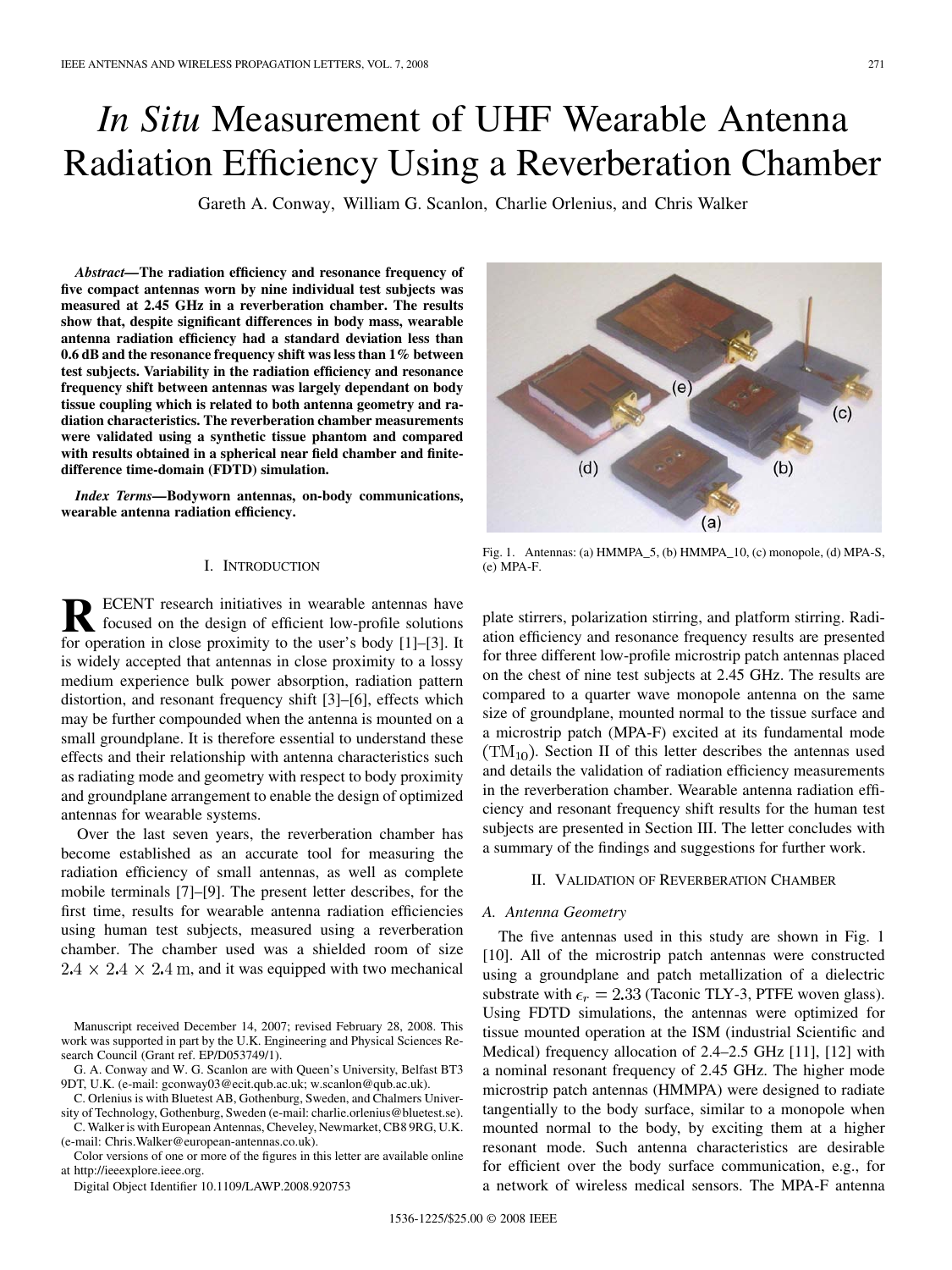

Fig. 2. Antenna return loss: (a) HMMPA\_5, (b) HMMPA\_10, (c) monopole and MPA-F, (d) MPA-S.

radiates with maximum gain normal to the patch surface, and is therefore more suitable for off-body channels. Antennas (a)–(c) in Fig. 1 have  $30 \times 37$  mm groundplanes and (d) and (e) have  $50 \times 50$  mm and  $50 \times 60$  mm groundplanes, respectively. The HMMPA 5 has a height of 5.5 mm and a patch element size of  $22 \times 22$  mm. The HMMPA\_10 has a height of 10.5 mm with a patch element size of  $18 \times 18$  mm. The monopole element is 33 mm in length with diameter of 1.2 mm. The MPA-F has an element size of  $37 \times 36$  mm and overall height of 5 mm. The MPA-S antenna (Fig. 1(d)) uses a shortening wall on the electrical length of the antenna for size reduction and has an element size of  $26 \times 27$  mm with an overall height of 5.5 mm. Rohacell HF 51 foam ( $\epsilon_r = 1.07$ ) was used between the element and groundplane to increase the impedance bandwidth of the MPA-S.

#### *B. Radiation Efficiency on Tissue Phantom*

Radiation efficiency and return loss measurements were made using a physical tissue phantom in both the reverberation chamber and a spherical near field chamber and compared with FDTD simulation (SEMCAD X, Schmid & Partner Eng. AG, Zurich, Switzerland). The  $400 \times 200 \times 100$  mm phantom was constructed from Nylon 6 with a 2-mm wall thickness. The permittivity and conductivity of the phantom solution were chosen to represent human muscle tissue at 2.45 GHz  $(\epsilon_r = 53.58, \sigma = 1.81 \text{ S}^{-1})$ . The tissue solution consisted of: de-ionized water 79.7%, sodium chloride 0.25%, Triton X-100 (polyethylene glycol mono phenyl ether) 16%, DGBE

(diethylene glycol butyl ether) 4%, and boric acid 0.05% at  $25^{\circ}$ C. The antennas under test were spaced 4 mm from the phantom surface using Rohacell HF 51 foam to allow for the protrusion of the coaxial connector. The results in Table I show that there was 1 dB or less discrepancy between simulated and measured radiation efficiency and excellent agreement between near-field and reverberation chamber measurements, with all results within 0.5 dB of each other. Similarly, the measured antenna return loss in the reverberation chamber was in good agreement with results obtained in an anechoic chamber (Fig. 2). With this validation of the reverberation chamber, radiation efficiency measurements were then performed for the five wearable antennas using live human subjects.

#### III. WEARABLE ANTENNA MEASUREMENTS

# *A. Radiation Efficiency*

The reverberation chamber was used to measure the radiation efficiency of the five wearable antennas for nine human subjects. The main advantage of the reverberation chamber is that it can be used for live measurements as any test subject movements will positively contribute to additional modes, thereby reducing measurement uncertainty. On the contrary, efficiency measurements made in a near or far-field anechoic chamber would require the test subject to remain perfectly still during scanning and any slight movements would reduce accuracy.

The human test subjects were all male, aged between 23 and 40, weighed between 70 and 110 kg with a height range from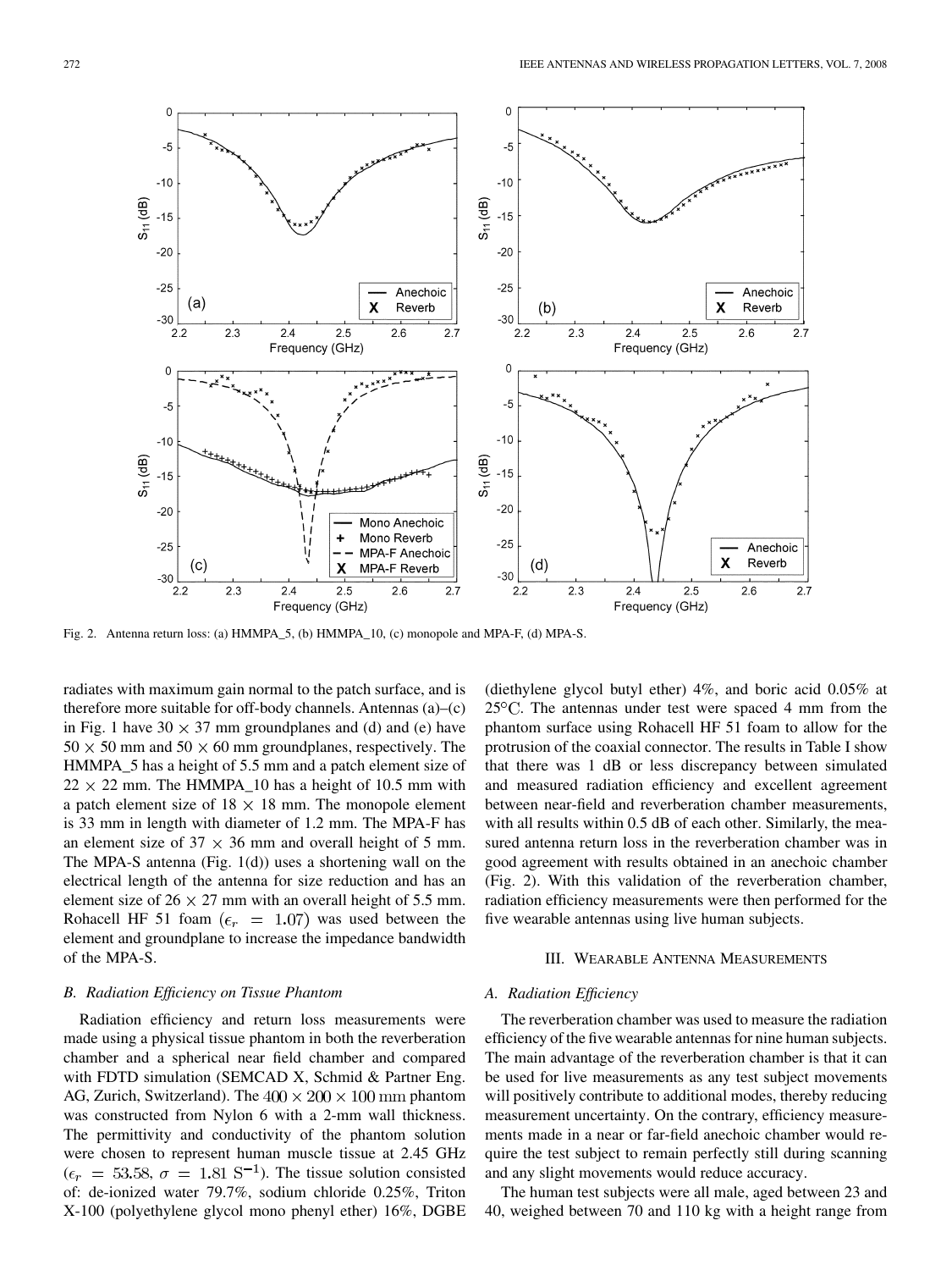TABLE I MEASURED AND SIMULATED PHANTOM MOUNTED RADIATION EFFICIENCY AT 2.45 GHz

|          | Simulation        | Near-Field        | Reverb            |
|----------|-------------------|-------------------|-------------------|
| Antenna  | $(\%)$ [loss, dB] | $(\%)$ [loss, dB] | $(\%)$ [loss, dB] |
| HMMPA 10 | 49.0 [3.1]        | 38.9 [4.1]        | 42.8 13.71        |
| HMMPA 5  | 45.0 [3.5]        | 37.6 [4.2]        | 37.1 [4.3]        |
| Monopole | 58.5 [2.3]        | 51.0 [2.9]        | 53.4 [2.7]        |
| MPA-F    | 65.6 [1.8]        | 67.0 [1.7]        | 75.1 [1.2]        |
| MPA-S    | 65.7 [1.8]        | 61.0 [2.1]        | 61.2 [2.1]        |

1.7–1.9 m. The reverberation chamber was specifically designed for wearable antenna measurements using live test subjects and had an accuracy standard deviation of 0.5 dB [13]. The antennas were mounted 4 mm from the body surface on the chest of each subject, consistent with the phantom measurements. The test subjects were asked to remain stationary during measurements to minimize the risk of changing the antenna-body separation, but it is inevitable that there were breathing effects and other minor body movements. Furthermore, the presence of the test subjects will introduce a significant loading of the reverberation chamber, changing the average transmission level. Therefore, a calibration of the average transmission level was performed for each individual subject, to achieve the correct absolute values of the measured radiation efficiencies. For each antenna, the radiation efficiency was averaged over the full bandwidth (83 MHz) of the ISM 2.45-GHz band (Table II and Fig. 3).

The results show that the efficiency was much more dependant on antenna type than the physical characteristics of the test subject. For example, the HMMPA\_5 antenna had an average radiation efficiency of 34% with an s.d. of 2.9%, while the HMMPA\_10 had an average radiation efficiency of 42% (s.d. of 5.2%). The MPA-F had the highest radiation efficiency because of the relatively large antenna groundplane and radiation characteristics of the antenna. As this antenna radiates in the off-body direction, there is less power absorbed in the surrounding tissue. Although the MPA-S antenna was placed on a similar size of groundplane to the MPA-F, its efficiency was significantly lower. The addition of the shortening wall on the MPA-S antenna altered the way in which the antenna radiated in comparison to the MPA-F. Hence, there was more radiation in the direction tangential to the body surface, resulting in greater power absorption in the tissue with a corresponding reduction in efficiency. Interestingly, the HMMPA\_5 had a lower efficiency than the HMMPA\_10. While this appears counter-intuitive, especially considering that the HMMPA\_10 had greater dielectric volume, it should be noted that the total radiation efficiency is also affected by coupling to the tissue. Therefore, the HMMPA\_5 was less efficient as it had greater antenna-tissue coupling since the patch element perimeter was closer to the edge of the groundplane. Overall, the results show that the measured efficiency for the five antennas studied had a standard deviation of less than 0.6 dB across all test subjects. Furthermore, since this variation in efficiency is relatively small and, more importantly, was of the same order of magnitude as the s.d. of measurement uncertainty in the chamber, no conclusions could be drawn with respect to changes in radiation efficiency between test subjects.

The HMMPA, monopole and MPA-F phantom mounted radiation efficiencies (Table I) lie within the standard deviation of

TABLE II MEASURED *IN SITU* WEARABLE ANTENNA CHARACTERISTICS IN REVERBERATION CHAMBER (NINE TEST SUBJECTS)

|          | efficiency   |      | s.d. resonant  | mean           |
|----------|--------------|------|----------------|----------------|
|          | mean $(\% )$ | s.d. | frequency      | bandwidth      |
| Antenna  | [loss, dB]   | (%)  | $(MHz)$ $[\%]$ | $(MHz)$ $[\%]$ |
| HMMPA 10 | 41.2 [3.8]   | 5.2  | $17.6$ [0.7]   | 218.6 [8.9]    |
| HMMPA 5  | 33.7 [4.7]   | 2.9  | 17.4 [0.7]     | 138.9 [5.7]    |
| Monopole | 49.3 [3.1]   | 3.8  | 16 [0.7]       | 400.0 [16.4]   |
| MPA-F    | 72.1 [1.4]   | 2.9  | 4.3 [0.2]      | 96.6 [3.9]     |
| MPA - S  | 47 A 13 31   | 61   | 20.8.10.81     | 152 1 16 21    |



Fig. 3. Measured radiation efficiency as a function of test subject.

the bodyworn efficiency results shown in Table II. This confirms that the phantom may be used as a reasonable test-bed for the experimental and numerical evaluation of wearable antenna radiation efficiency at this frequency. For the MPA-S, the phantom efficiency was slightly higher than the efficiency achieved with the live test subjects. Investigation revealed that the MPA-S input impedance (Section III-B) was sensitive to small changes in antenna-body separation distance. This may have contributed to mismatch losses over the duration of the measurement and therefore a reduction in the total radiation efficiency in comparison to measurements on the tissue phantom where the separation distance was constant.

# *B. Resonant Frequency Measurements*

The resonance frequency for each antenna was also extracted from the reverberation chamber measurements (Table II and Fig. 4). The upper and lower impedance bandwidth  $(|S_{11}| < -10$  dB) points are also shown for each antenna. Fig. 4 also shows the 83-MHz ISM band limits using dotted lines. Note that as the monopole had a bandwidth exceeding 400 MHz some of the upper and lower points were outside of the measurement range of 2250–2650 MHz and are not shown. Despite the physical variability in the nine test subjects, the HMMPA antennas maintained the ISM bandwidth requirement. However, the MPA-F did not have sufficient impedance bandwidth although a small increase in patch height above groundplane would correct this. The results show a standard deviation in resonant frequency of less than 1% (at 2.45 GHz)